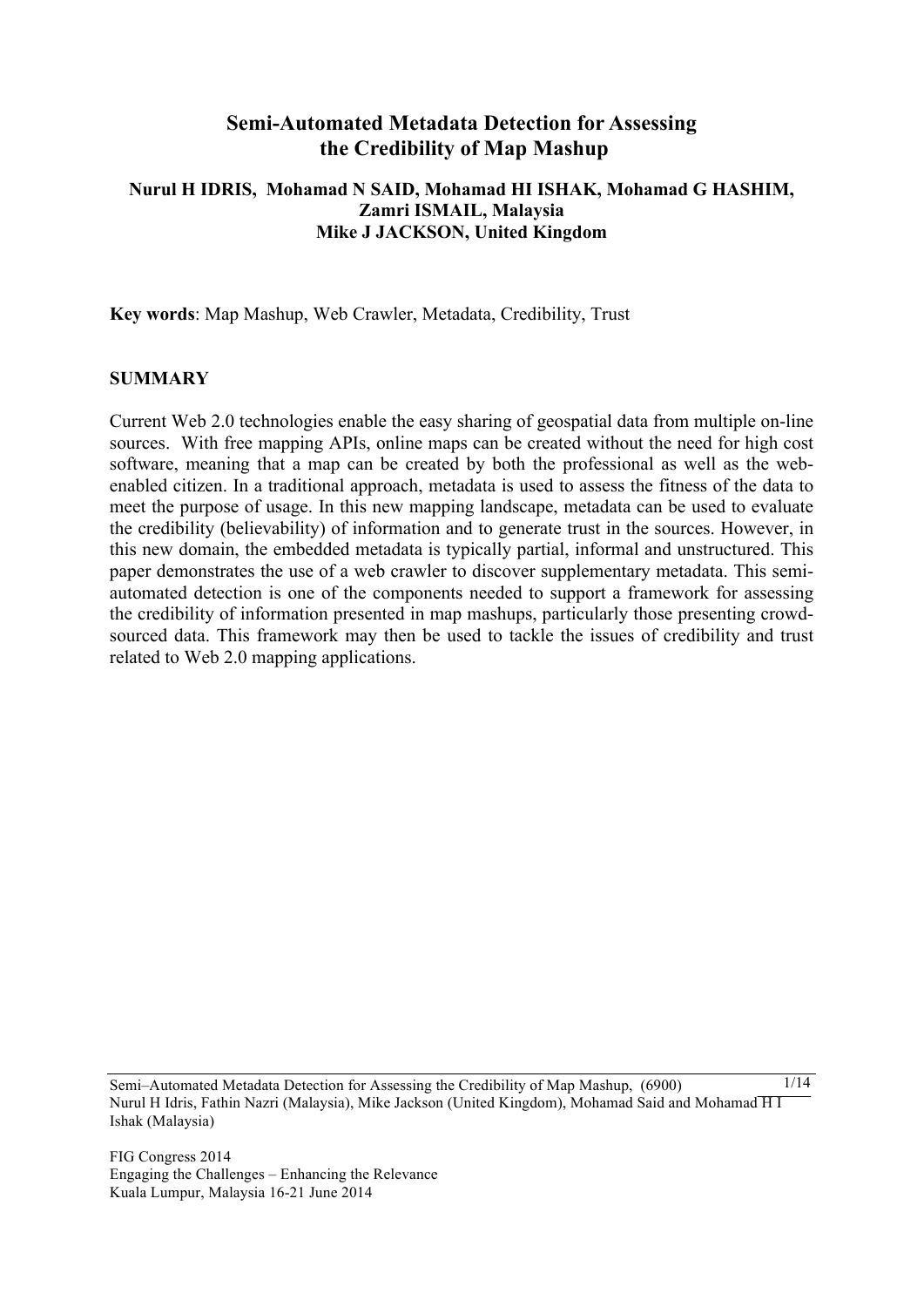# **Semi-Automated Metadata Detection for Assessing the Credibility of Map Mashup**

## **Nurul H IDRIS, Mohamad N SAID, Mohamad HI ISHAK, Mohamad G HASHIM, Zamri ISMAIL, Malaysia Mike J JACKSON, United Kingdom**

#### **1. INTRODUCTION**

The Web has been a medium for the dissemination of information since the time of its invention. The emergence of map mashup technology is one of the outcomes driven by the Digital Earth vision and the release of the Google Maps API in 2005. The term mashup was originally used to describe the blending of musical tracks to create new forms of song; the term now also refers to websites that weave data from different sources into new integrated user services (Batty et al., 2010:2). At the time of writing, more than 2000 map mashup applications are identified by the Programmableweb (2013) website portal.

Under this revolution, a web citizen typically not only uses authorized data sources but also draws from volunteered geographic information (VGI) and other crowd-sourcing sources when seeking geospatial based information. These new data sources are becoming more practical due to their accessibility and locally detailed coverage. Although there may be a trade-off in terms of quality, users tend to use and 'believe' this information.

This situation is in contrast to conventional mapping where the data is supplied by an authoritative data source. The data usually comes with standard metadata that has been produced for users to assess the fitness of the data for their purposes (Elwood et al., 2012). This is less likely to happen in the case of data and information presented in a map mashup context where the data are mashed up from various sources and recorded in informal and unstructured formats. In this new mapping domain, metadata is used to evaluate the credibility (believability) of information and to check whether the sources can be trusted.

Research related to credibility has become of interest in several domains, including communication, information science, marketing, psychology, interdisciplinary efforts in human computer interaction (HCI) and, currently, Web 2.0 applications. Issues of credibility in user-generated spatial content, such as OpenStreetMap and free web mapping service applications in Google Earth, have also been raised by several authors, including Flanagin and Metzger (2008) and Goodchild (2008).

Credibility is tightly coupled with believability (Flanagin and Metzger, 2008; Fogg and Tseng, 1999). Credibility is an intangible concept and is related to a user's perception of an object of assessment. Credibility influences the viewer's perception of believability in the information conveyed by the object. The object of assessment may refer to the source, message, or the media itself. The main primary dimensions of credibility discussed in the literature are trustworthiness and expertise (Fogg and Tseng, 1999). As described by Fogg and Tseng (1999:80), 'trustworthiness is defined by the terms well-intentioned, truthful, and

Semi–Automated Metadata Detection for Assessing the Credibility of Map Mashup, (6900) Nurul H Idris, Fathin Nazri (Malaysia), Mike Jackson (United Kingdom), Mohamad Said and Mohamad H I Ishak (Malaysia)  $2/14$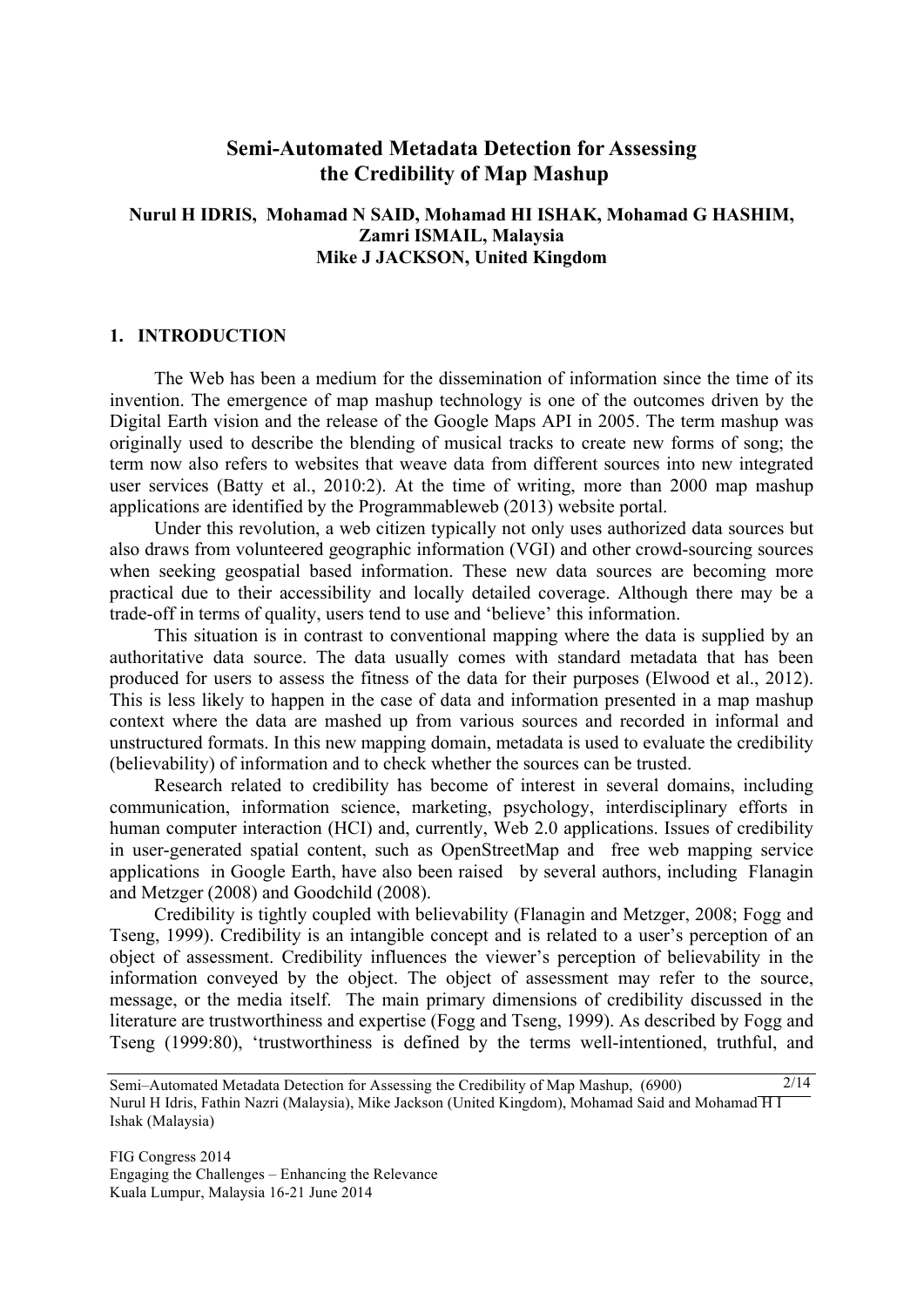unbiased; the trustworthiness dimension of credibility captures the perceived goodness or morality of the source. Expertise however is defined by the terms such as knowledgeable, experienced, and competent; this dimension captures the perceived knowledge and skill of the source'. Previous studies have identified the low influence of metadata (Idris et al., 2011a) and a high influence of credibility (trust) labelling when users judge the credibility of map mashup information (Idris et al., 2011b). These findings were supported by a few studies from other domains, for example see Fogg et al. (2003) and Albert and Van (2011) that have identified the high influence of visual design when users judge the credibility of online information. Other collaborative crowd-source based user generated content applications, such as OpenStreetMap, have their own moderators (gatekeepers) to deal with the issues of miss and disinformation, copyright violation and disputes. Such applications have mechanisms to help validate data and correct errors by using the characteristic of the crowd to converge on the truth (Goodchild and Li, 2012). There is typically no gatekeeper, however, to control the correctness of information presented on map mashup applications.

Idris et al. (2013a) proposed elements of metadata to measure and assess credibility of neogeography based and volunteered geographic information (VGI) applications. Idris et al. (2013b) also proposed a framework that consisted of three major components – a web crawler, a digital metadata vocabulary and a credibility index - to assess credibility of map mashups through metadata assessment. The purpose of this paper is to demonstrate the first component, a web crawler, in terms of its ability to detect metadata parameters that may assist in the indexing and rating of the map mash-up by the subsequent components. Section 2 highlights the procedures of the web crawler to detect the metadata. Section 3 presents the results of the detection by the web crawler. Section 4 summaries this paper, discusses the limitations and suggests future research directions.

# **2. METHODS**

### **2.1 Web data harvesting**

Web data harvesting, web scraping or web extraction are similar terms to describe an approach in the domain of Web data mining to discover useful data and knowledge from web pages. These techniques have emerged due to the high potential for extracting valuable data and information from the web. The way information and data are presented on the web in a human readable format limits the mechanism of a computer to automate the data and information extraction. By the use of a web crawler, data and information on a website can be extracted in an automated manner.

A web crawler is commonly used in an information retrieval domain such as a search engine application to find similar matches of web pages according to keywords input by users. Other terms which may be used in this context are spiders, worms, robots, walkers and wanderers. For example, the Google engine is reported to use multiple distributed web crawlers in its large scale search engine to support the query search and to filter the results according to relevancy criteria (Brin and Page, 2012). The infrastructure consists of major components, including web crawler, URL server, indexer, repository, barrels, lexicon database, anchor and sorter. A URL server sends a list of URLs to be fetched to the crawlers

Semi–Automated Metadata Detection for Assessing the Credibility of Map Mashup, (6900) Nurul H Idris, Fathin Nazri (Malaysia), Mike Jackson (United Kingdom), Mohamad Said and Mohamad H I Ishak (Malaysia)  $3/14$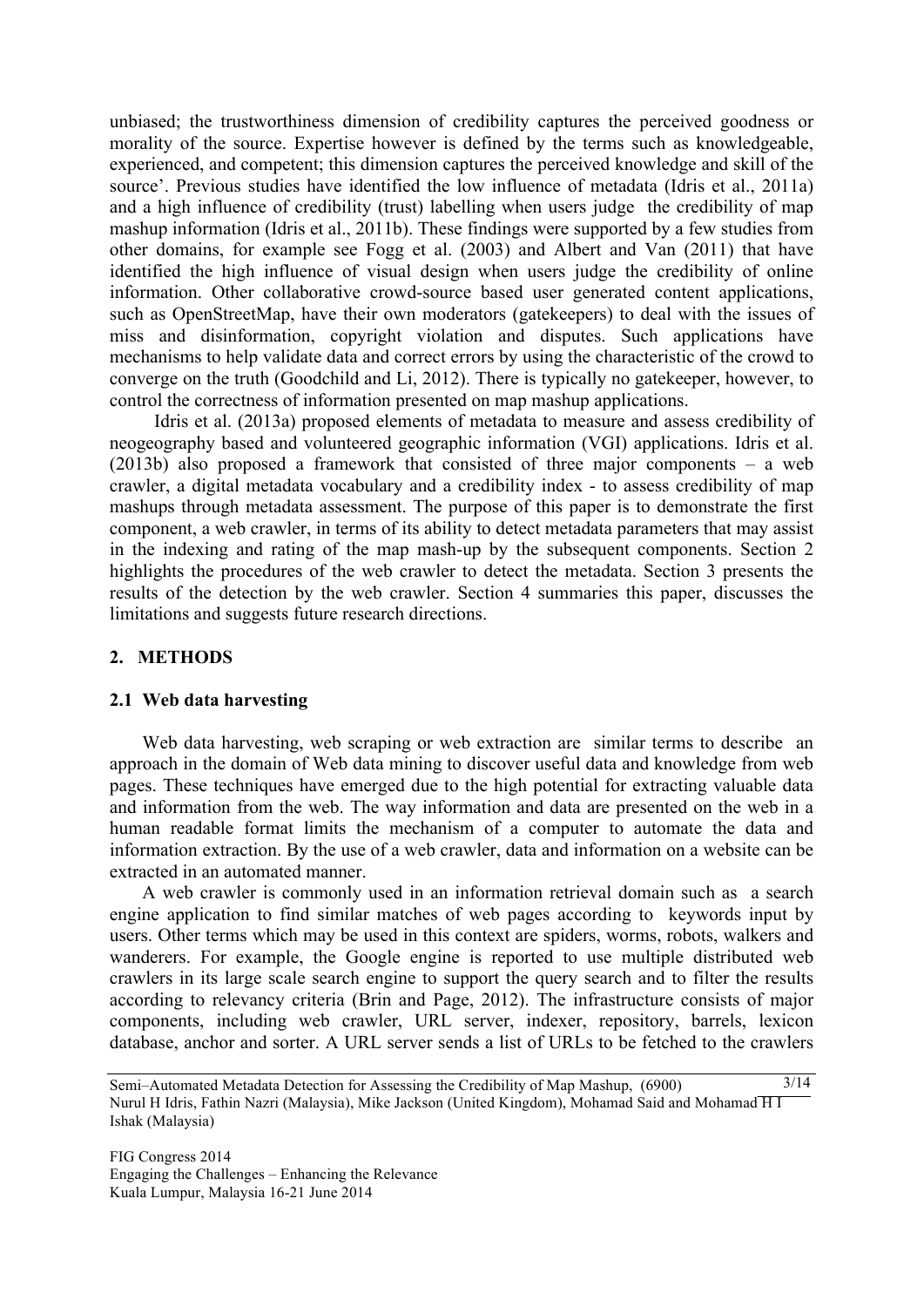and the fetched web pages are then sent to the store server. The stores server then compresses and stores the web pages in a repository before an indexer processes the documents and stores the important information about them in an anchor file. This information is used to compute the PageRank, which is an algorithm mechanism, by Google to prioritise the relevancy of the result search (see Carr, 2006).

In literature, a few studies have proposed a framework to detect metadata indicators. One related study that detects structured metadata indicators is Wang and Richard (2007). That study proposed a rule-based line classification to enable the recording and detecting of metadata indicators for online health information. In this study, a set of rules for recording quality-related metadata by web developers was proposed. For example, a set of rules regarding which indicator value to scan, which section/block on the document and which patterns to be scanned need to be predetermined before automated assessment by web crawler can be conducted. This rule-based approach is requires rules that need to be predetermined by experts to be effective. If the rules are less comprehensively defined, there may be certain events that cannot be detected by web crawlers. A study by Olfat et al. (2012) also relied on a rule based approach to record updated metadata through GML Application Schema and OGC web services.

There are several techniques that could be used by a web crawler to extract data and information from a website. The concept of a web crawler is slightly similar to the concept of making a query to a database. It uses advance query types that enable a search of the surface and the back codes that are used to display the data and information. The types of search that could be used by a web crawler including exact match, wildcard match, regular expressions, Xpath and scrape. Xpath is a XML path language to query nodes from a XML document. Scrape is a more advanced query type; this mode provides an algorithm to generate a query and extract specific information from a website; this technique implements a supervised machine learning approach where a crawler will learn to detect code expression patterns from the training patterns that have to be set up before a crawler conducts a search (Inspyder, 2013).

This study demonstrates the ability of a web crawler to detect metadata in order to assess the credibility of map mashups through the use of off-the-shelf commercial software, namely Mozenda™ and Inspyder Crawler™. The first tool, Mozenda™, was used in this study due to its ability to instruct the supervised machine learning of a web crawler to detect metadata through screen scraping efficiently. The latter tool was used to demonstrate other mechanisms to instruct the web crawler, for example by searching keywords of metadata as well as by predefined code expressions.

#### **2.2 Defining measurable indicators**

Previous work (Idris et al., 2013b) has identified several types of metadata that could be used to assess the credibility of map mashup which are adapted from the metadata standard ISO 19115, FGDC, the Dublin Core as well as credibility indicators from various other domains. The proposed parameters include disclosing author/creator of the map mashup, currency – publication date, mission, purpose or motivation, currency for the period under consideration, currency – last updated date, maintenance and update frequency statement,

Semi–Automated Metadata Detection for Assessing the Credibility of Map Mashup, (6900) Nurul H Idris, Fathin Nazri (Malaysia), Mike Jackson (United Kingdom), Mohamad Said and Mohamad H I Ishak (Malaysia) 4/14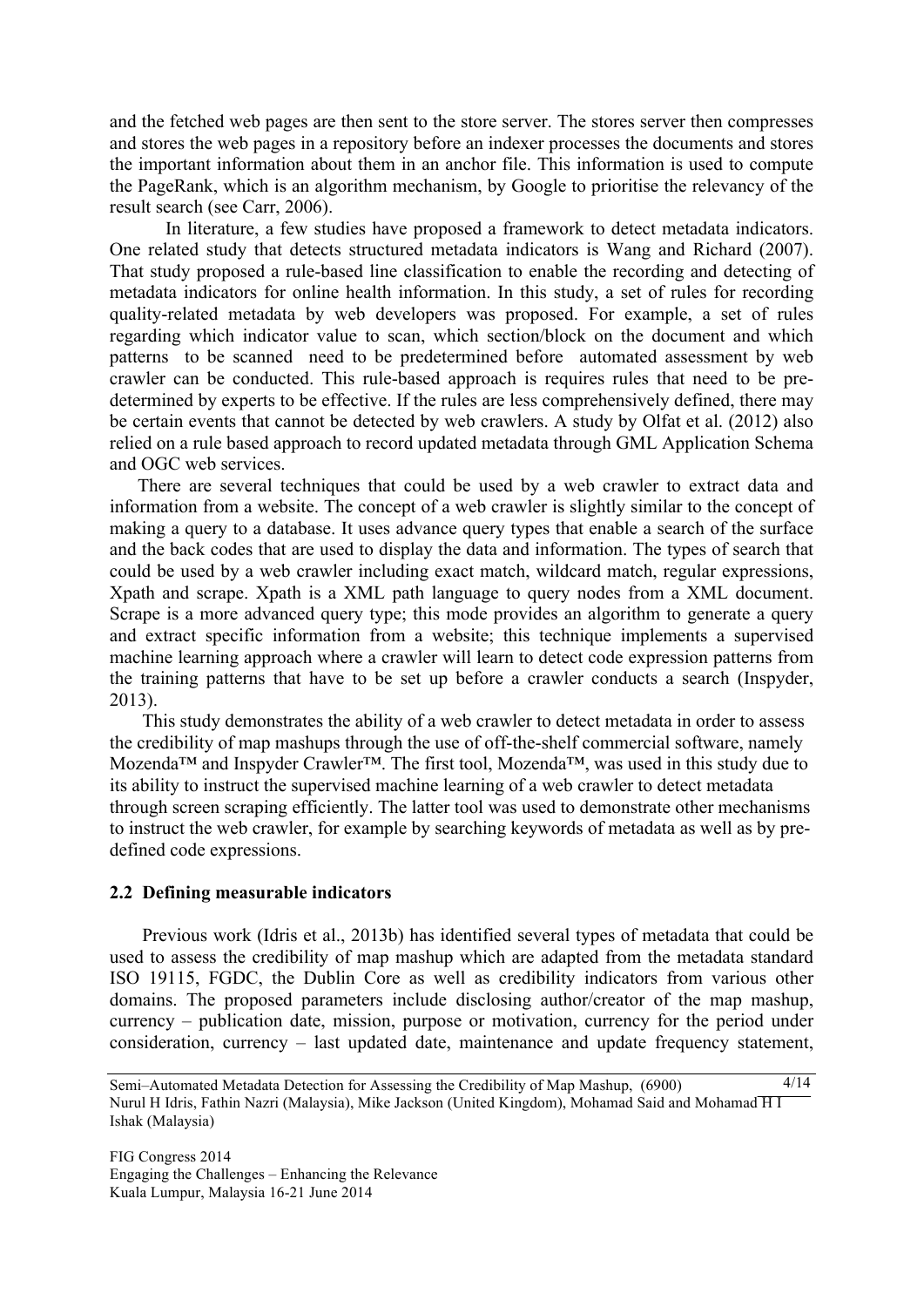contact information, source, disclosure of identity of background and foreground data suppliers, domain URL reputation, data supplier reputation, seals of approval, affiliation/association and sponsorship.

In a previous study, Wang and Richard (2007) proposed rule-based automatic criteria detection in which the name, value and location of each indicator have to be pre-defined. For a web crawler that implements supervised machine learning, the location of each criterion is not required to be pre-defined; only the name (i.e. metadata indicators) and its value are defined. The format of code expressions used to store the metadata, which is either structured or unstructured, influences the procedures of a web crawler to detect indicators. Table 1 presents the common code expressions and possible values for the tested parameters. For structured metadata, only the names of indicators are pre-defined. Meanwhile, for unstructured metadata the name and the value of indicators need to be pre-defined; a training dataset for a list of possible values of the indicator is required to assist in this approach.

### **2.3 Detecting indicators**

The processes of detecting metadata indicators using a web crawler in this study are illustrated in Figure 1 (light grey coloured). There are two main steps in detecting the metadata indicators, which are: 1) identifying and defining the metadata parameters; 2) capturing the parameters. Dark grey coloured shapes in Figure 1 present the processes that will be activated after an indicator is detected.

| Name (metadata indicator)            | <b>Common</b> code | Possible values (keywords)     |
|--------------------------------------|--------------------|--------------------------------|
|                                      | expressions        |                                |
| Currency – publication date          | structured         | Date, published data           |
| Currency – last updated date         | structured         | Date, last updated date        |
| Currency for the period under        | unstructured       | Timeline, temporal, period     |
| consideration                        |                    |                                |
| Disclose author/creator map mashup   | structured         | Published by, created by,      |
|                                      |                    | developed by, author,          |
| Contact information                  | structured/        | About us, email, organization, |
|                                      | unstructured       | telephone (phone), fax number, |
| Disclose identity of background data | unstructured       | Copyright                      |
| Disclose identity of foreground data | structured         | Source, supplied by, origin,   |
| supplier                             |                    |                                |
| Reputation domain URL                | structured         | URL http://                    |
| Affiliation/association              | structured         | Hyperlinks                     |
| Seal approval                        | unstructured       | Approved by,                   |
| Sponsorship                          | unstructured       | Sponsored by, funded by,       |
| Mission/purposes/ motive             | unstructured       | About us, Objectives,          |
|                                      |                    | purposes, goal                 |

**Table 1 Metadata indicators and their common code expressions and possible values**

Semi–Automated Metadata Detection for Assessing the Credibility of Map Mashup, (6900) Nurul H Idris, Fathin Nazri (Malaysia), Mike Jackson (United Kingdom), Mohamad Said and Mohamad H I Ishak (Malaysia)  $5/14$ 

FIG Congress 2014 Engaging the Challenges – Enhancing the Relevance Kuala Lumpur, Malaysia 16-21 June 2014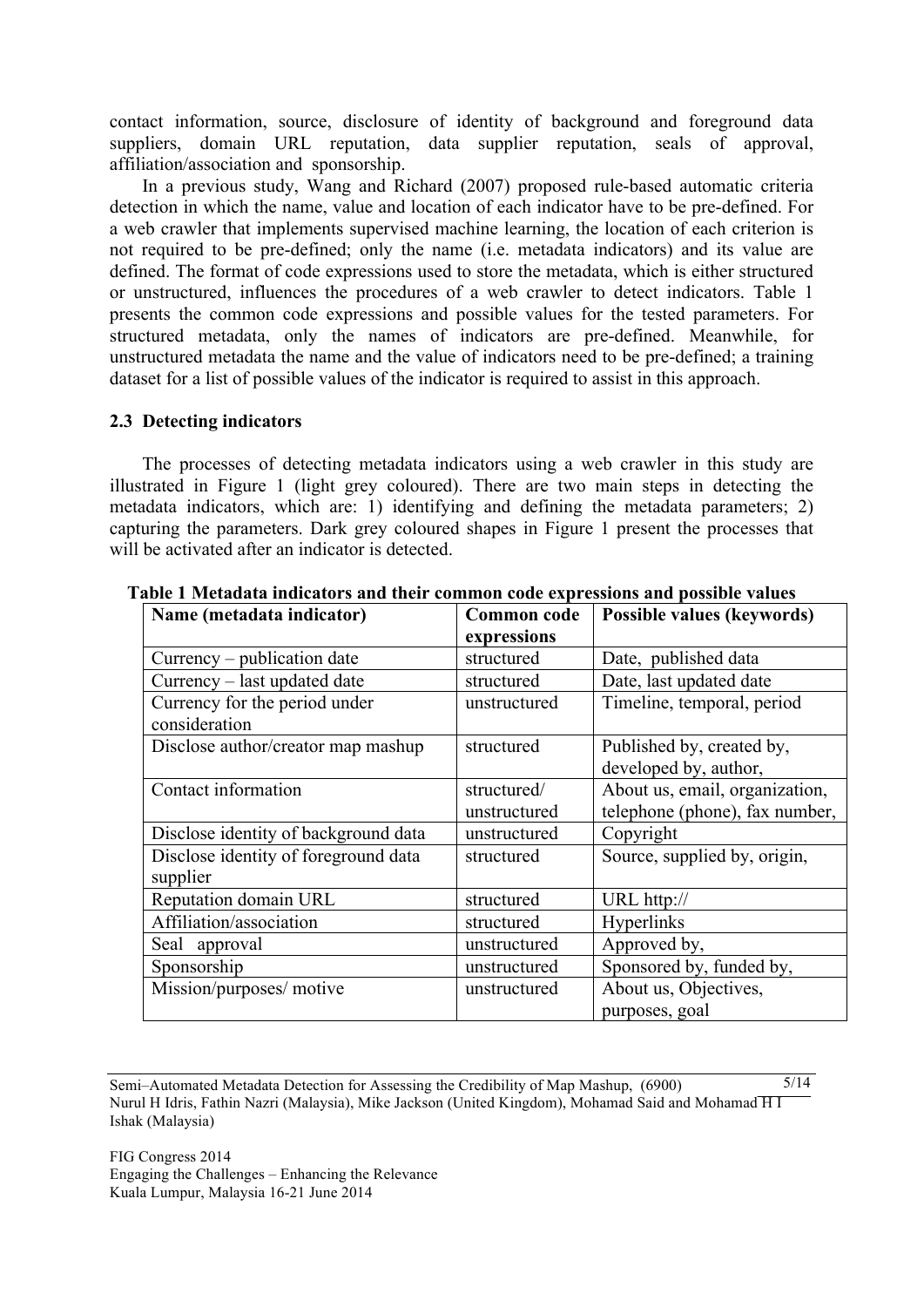

**Figure 1: The processes of detecting metadata indicators**

## 2.3.1 Identify and define the parameter

Identifying and defining a metadata parameter on map mashup applications requires preprocessing steps for detection. This preprocessing is essential to produce a pre-defined parameter of name (item) and value for a measurable metadata indicator and the possible pattern of code expressions for the web crawler to search. The ideal procedure to conduct this preprocessing phase is to have a defined digital metadata vocabulary and a training dataset that could be used as a basis to produce these pre-define parameters and patterns. However, for this pilot study, such a digital metadata vocabulary and training dataset had not yet been developed. The basis of pre-defined parameters and patterns used in this study was therefore based on the literature and observations of 10 samples of map mashup applications.

After the HTML web pages are loaded, human assistance is required to define the parameters that need to be detected by a web crawler. For example, the author or creator of the map, date of publication, objectives of the map mashup application, publisher, the source(s) of base map and foreground data and the URL domain of a website. The indicators and patterns that express the parameters will be identified and stored in a database.

Semi–Automated Metadata Detection for Assessing the Credibility of Map Mashup, (6900) Nurul H Idris, Fathin Nazri (Malaysia), Mike Jackson (United Kingdom), Mohamad Said and Mohamad H I Ishak (Malaysia)  $6/14$